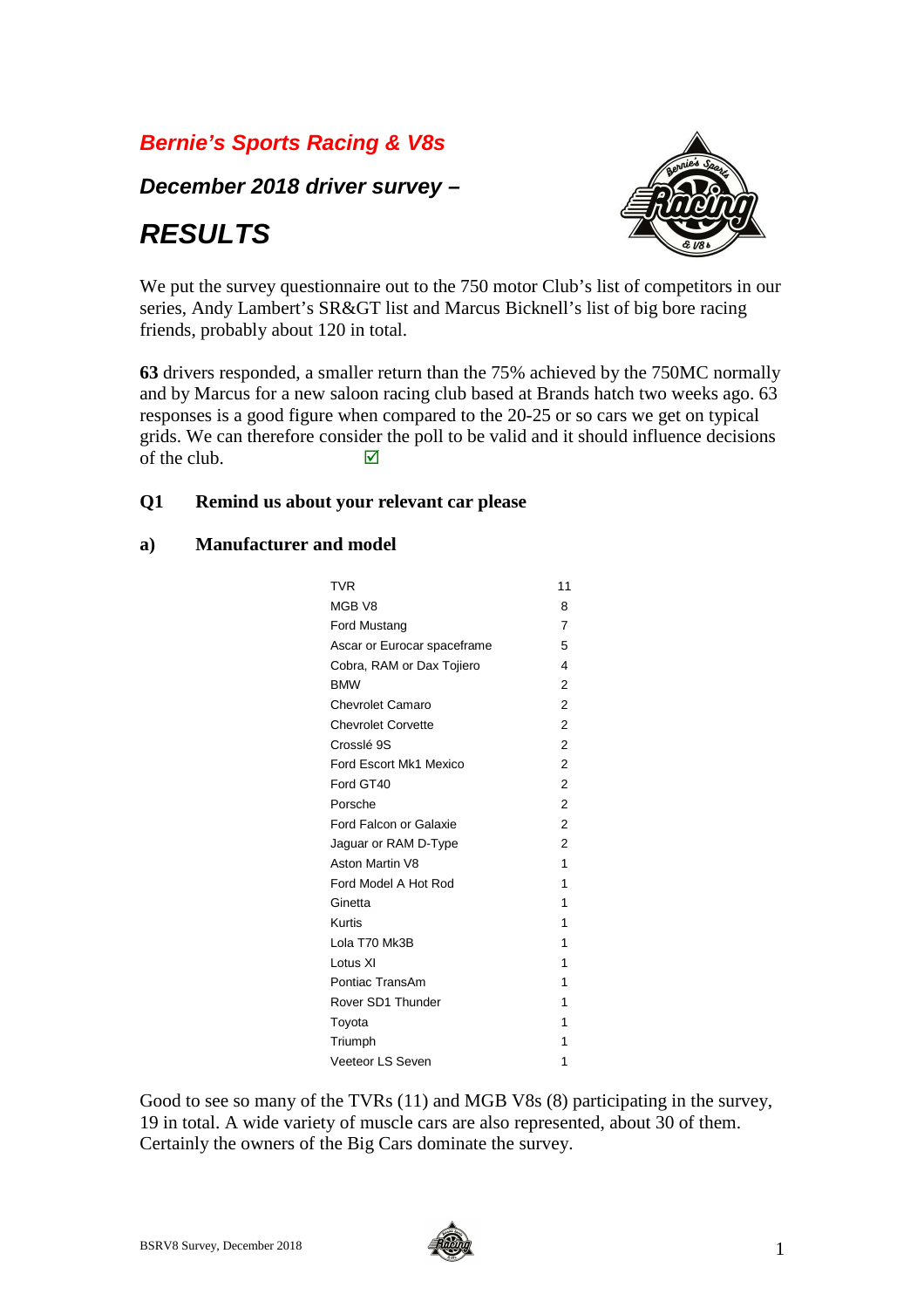# **b) Number of cylinders**

75% of respondents have 8 cylinder machines. Otherwise 14% 6 cylinders, and 11% 4 cylinders. Oh, and a lone sophisticated 12-cylinder 1989 Jaguar.  $\Box$ 

# **c) Engine power in bhp**

| <b>Engine power</b> | No of respondents |
|---------------------|-------------------|
| Over 500 bhp        | 11                |
| Over 400 bhp        | 15                |
| Over 300 bhp        |                   |
| Over 200 bhp        | 13                |
| Less than 200 bhp   |                   |

55 people answered this question. 37 of them (67%) have engines which deliver more than 300 bhp.  $\Box$ 

# **d) Minimum weight in kgs of the car including engine fluids and petrol at the end of a race but without driver**

There was a spread of car weights up the range from 920 kg (TVR Chimaera) to 1750 kg (the Ford Galaxie). Nothing could be learnt for the purpose of this survey results summary but the figures are available for inspection by the series organisers and validation of the power-to-weight ratio classes if needed.

## **e) Year of manufacture**

Year of manufacture varies from 1955 to 2005 with little to learn across the survey as a whole.

#### **f) Is the car "original", i.e. chassis, body shape, engine position as in period?**

Every respondent answered YES except two for example "Yes, apart from roll cage, brakes and subframe connectors". This indicates that spaceframe cars and replicas are considered by their owners as "original". Quite right.

# **g) If so, do you have FIA paperwork / a Historic Technical Passport?**

Every respondent but three answered NO. This is unsurprising but confirms that our series attracts historic and classic cars whose owners choose not to go to the bother of modifying their car to conform to regs (typically HSCC) and getting the Historic Technical Passport.

#### **h) Is the car a replica or spaceframe silhouette? What is the date of original car type on which it is modelled?**

The vast majority said NO. Otherwise, respondents tended to give details of the car and date. Spaceframe race cars like the V8 Ascar types and RAMs are considered by their owners not to be a "replica or spaceframe silhouette".

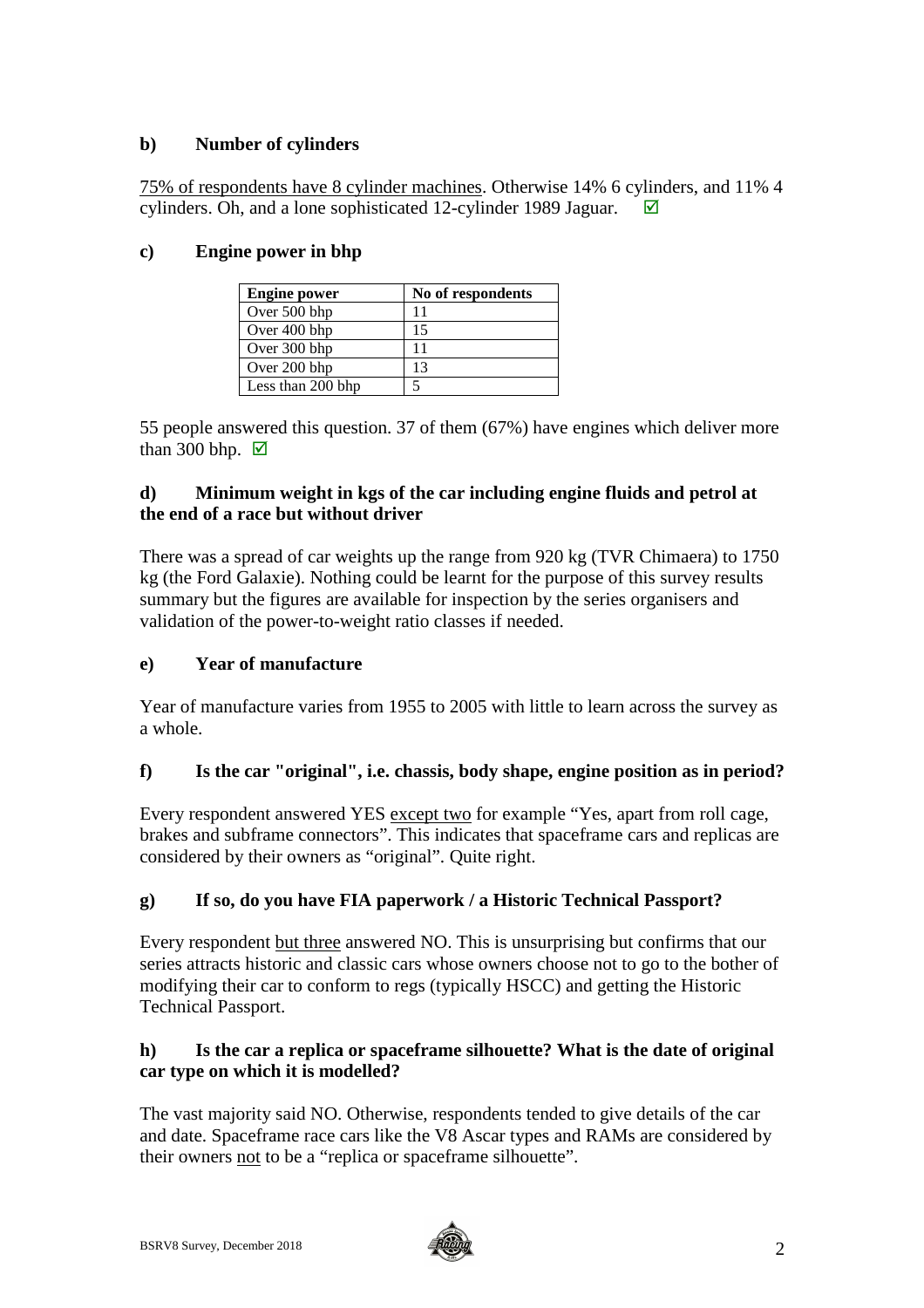#### **i) Have you raced with us before (once or twice/from time to time/ often/ less nowadays?**

| Often             | 32 |
|-------------------|----|
| From time to time | 13 |
| No                | 8  |
| Less nowadays     | 8  |
| Not yet           | 4  |
| Once or twice     |    |

We thank the faithful participants in the series, 45 of them (75%), for their continued support. It's interesting and pleasing that 20 drivers who are not particularly committed to the series nonetheless responded to the survey. And there are 4 drivers ("not yet") who plan to race with us in 2019.  $\blacksquare$ 



# **Q2 What is the cubic capacity of your car?**

Well that's a result! 46 of our respondents have engines bigger than 2.5 litres and 32 are above 4.5 litres. Here come the big cars!

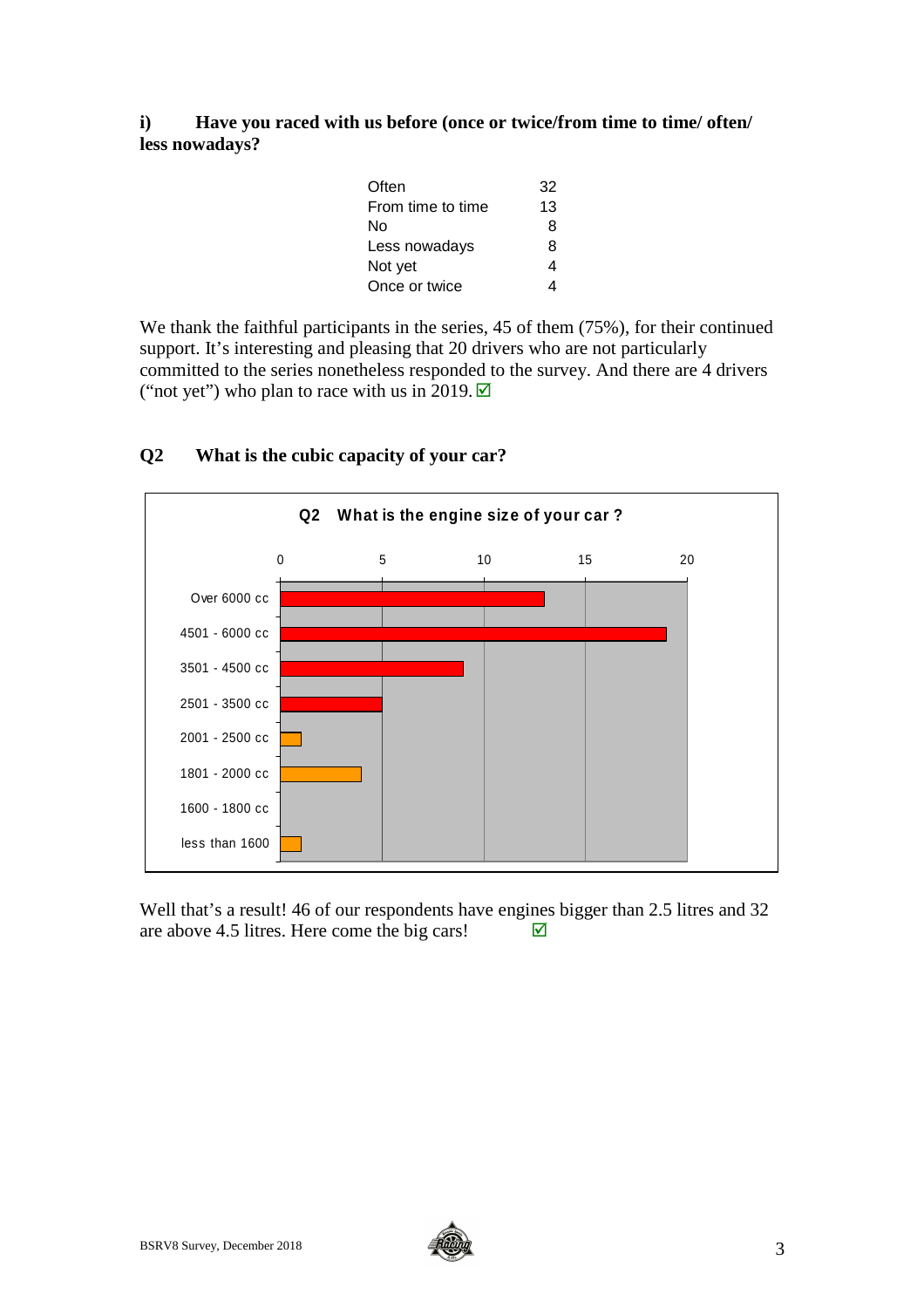**Q3 With the simplified regulations, more "event" weekends including continental invitations and continued stewardship by the 750 Motor Club, are you interested in racing with us in 2019?** 



Over 80% of respondents, that's 48 drivers, want to race with us this year, the bulk of them at as many meetings as they can. Good result for us.  $\Box \Box$ 

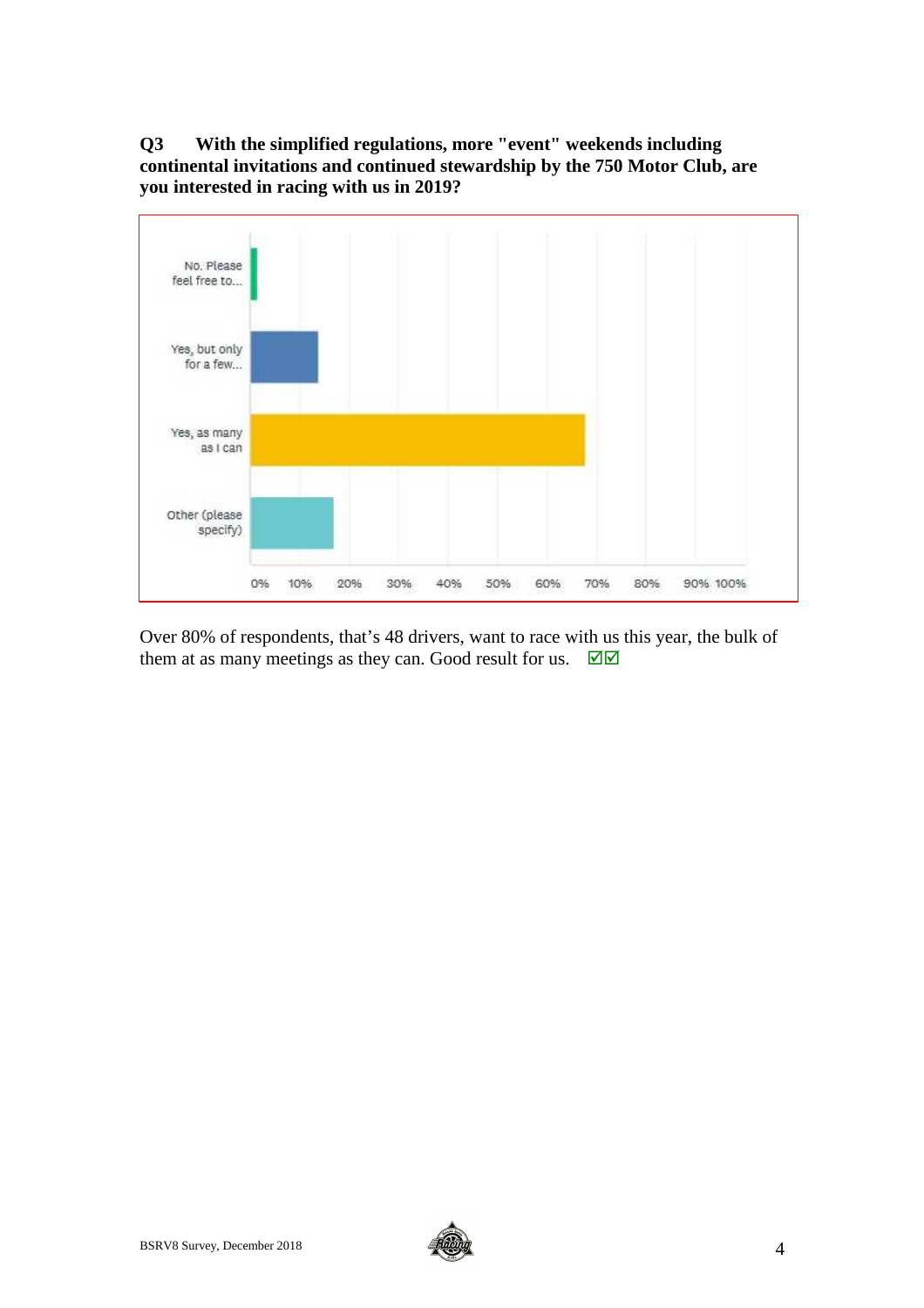**Q4 Knowing that we need to keep grid numbers up, we invite competitors from other clubs to join us. Which do you like racing with? Mark each club in order of preference (1 is your favourite).** 



The bar chart above shows the preferences established by Survey Monkey's default statistics engine. Because the respondent can list up to 8 other series in order of preference, a weighting is given to each to come up with the results above. As a result, the figures are banalised by being brought closer to each other than maybe the respondents' intentions.

See also the responses to Question 6 below, "With which other series do you race your car, in order of preference?"

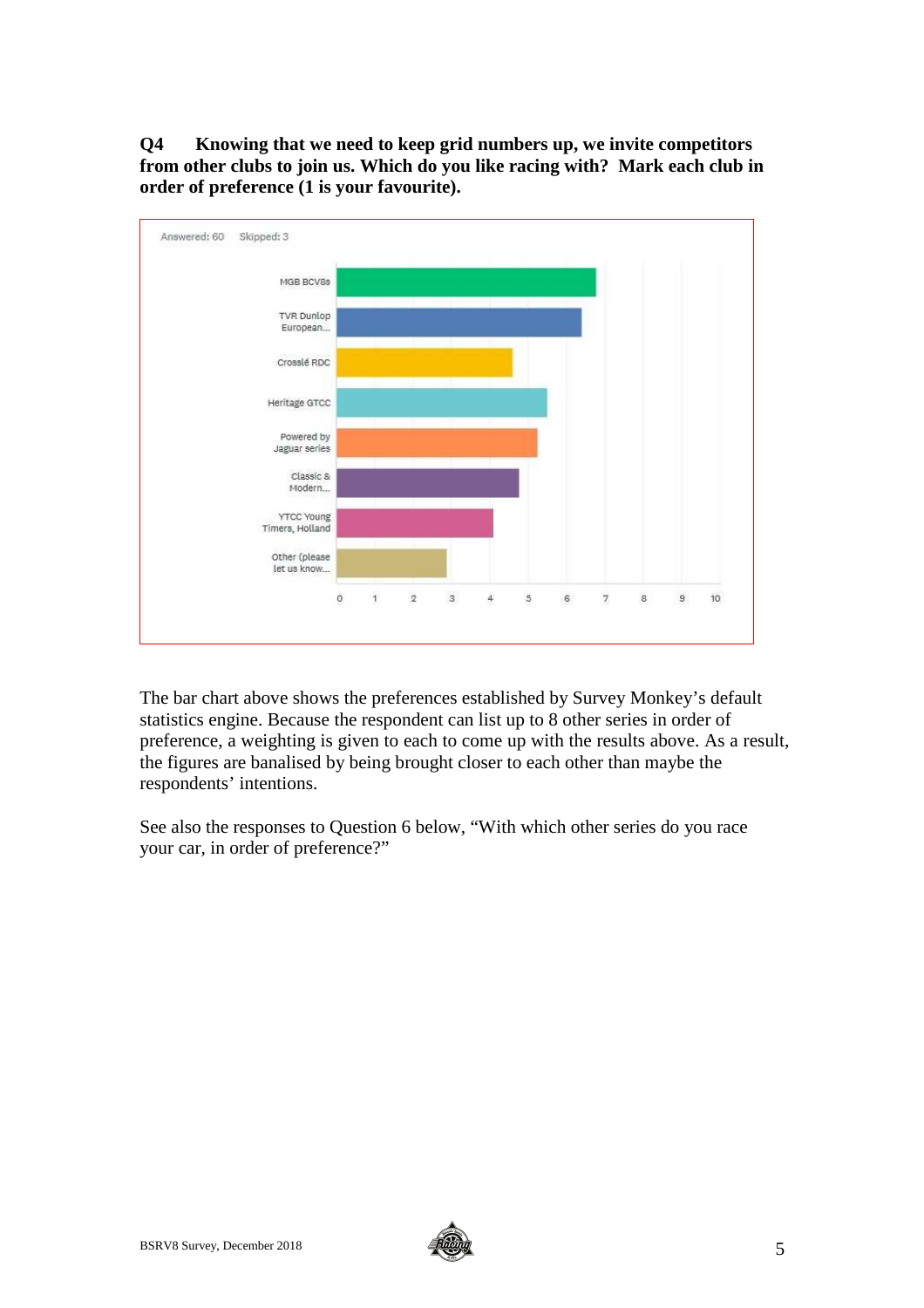# **Q5 Our series combines classic V8 and muscle cars with replica sports and GTs on the same grid, all of them evoking a previous era of motor sport. Is this a heaven-sent formula?**

79% of respondents agree. Well, the spin on the question being so self-serving, why wouldn't they? I wrote the question so I am permitted to make this self-effacing and tongue-in-cheek remark.  $\Box$ 

It's about the same positive response as the number of drivers saying they'll race with us in 2019 (80%).



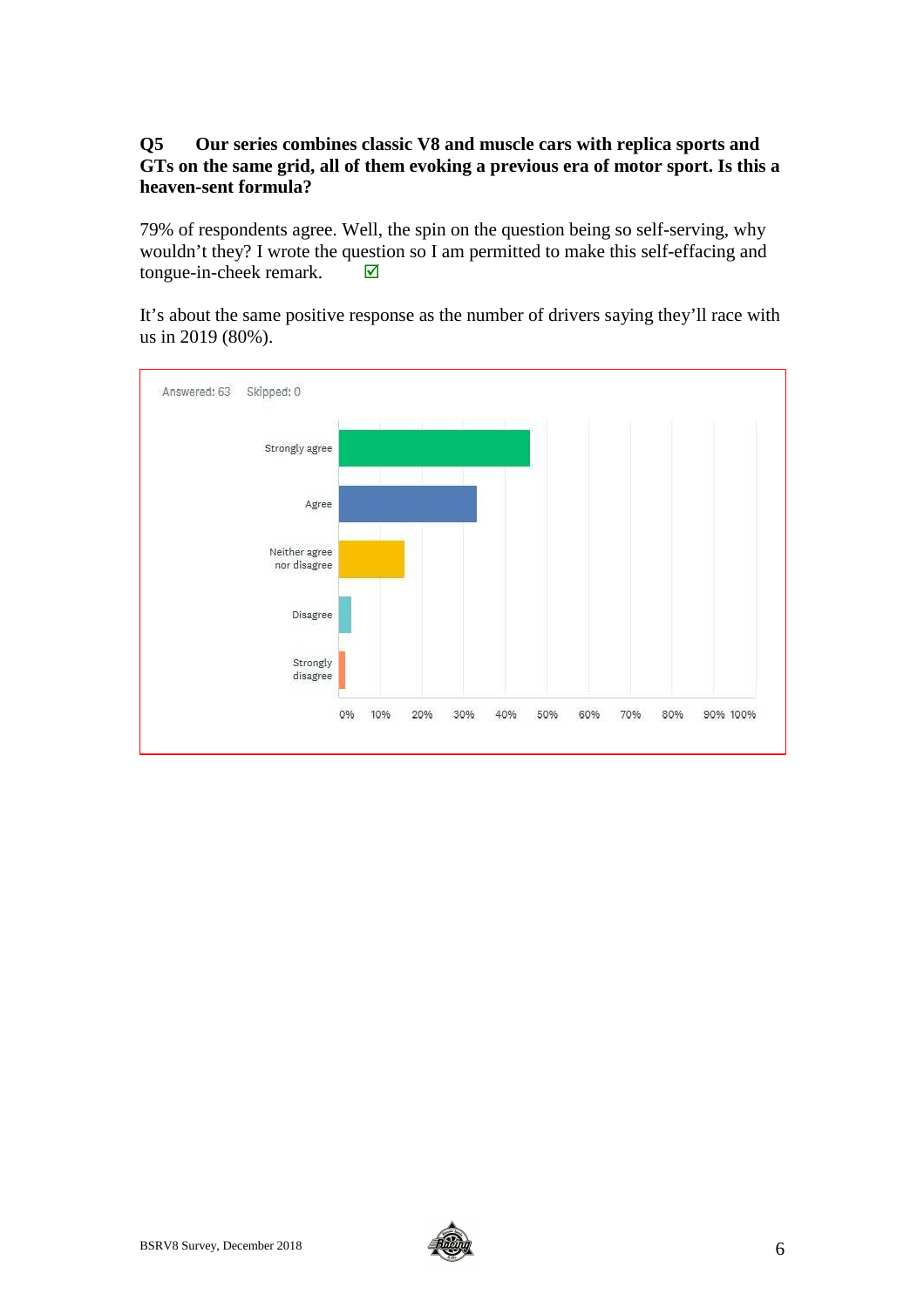#### **Q6 With which other series do you race your car, in order of preference?**

Respondents could list several series but I had not automated the Survey Monkey assessment. The results are heavily weighted to MGB V8s and TVRs, half the total response. Crosslés represent 5% (3 out of 60 respondents). Several drivers race with the new Classic & Modern Motorsport Club (taking over the saloon series from the BARC Southeast); this seems high at 9 out of 60 and shows that some BMWs and other saloons will be tempted to come out with us since we dropped the emphasis on V8s.

| MGB BCV8s                            | 19 |
|--------------------------------------|----|
| <b>TVR Dunlop European Challenge</b> | 13 |
| Heritage GTCC                        | 6  |
| Powered by Jaguar series             | 3  |
| Classic & Modern Motorsport Club     | 9  |
| Crosslé RDC                          | 3  |
| <b>YTCC Young Timers, Holland</b>    |    |

#### **Q7 What are the circuits or events which really get you excited?**

Brands GP and Spa are the respondents favourite circuits, 30 and 29 votes respectively, followed by Donington Park and the Silverstone GP circuit. We like those long straights *n'est-ce pas*? 16 people listed the American Speedfest as a favourite, even though we had not offered an individual meeting as a valid response.

Adam Chodosh, Andy Lambert and Marcus Bicknell are making the effort to secure invitations to further races on the continent, in green below, in 2019 in addition to Spa. Bless the enthusiasts who responded "all"… they just love racing, anywhere.

| Brands GP                 | 30             |
|---------------------------|----------------|
| Spa                       | 29             |
| Donington Park            | 20             |
| Silverstone GP            | 17             |
| <b>American Speedfest</b> | 16             |
| Brands Indy               | 15             |
| Oulton Park               | 14             |
| Silverstone National      | 12             |
| All                       | 10             |
| Cadwell Park              | 10             |
| Anglesey                  | 7              |
| Snetterton (all)          | $\overline{7}$ |
| Zandvoort                 | 7              |
| Croft                     | 4              |
| Dijon                     | 3              |
| Nurburgring               | 3              |
| Hockenheim                | $\overline{2}$ |
| Thruxton                  | $\overline{2}$ |
| Goodwood                  | $\overline{2}$ |

One vote each for Charade, Croix-en-Ternois, Le Mans Bugatti, Pau, Portimao, Zolder, USA circuits, Lydden Hill, Pembrey, Laguna Seca. Respondents could list as many circuits as they liked, so 220 votes were cast.

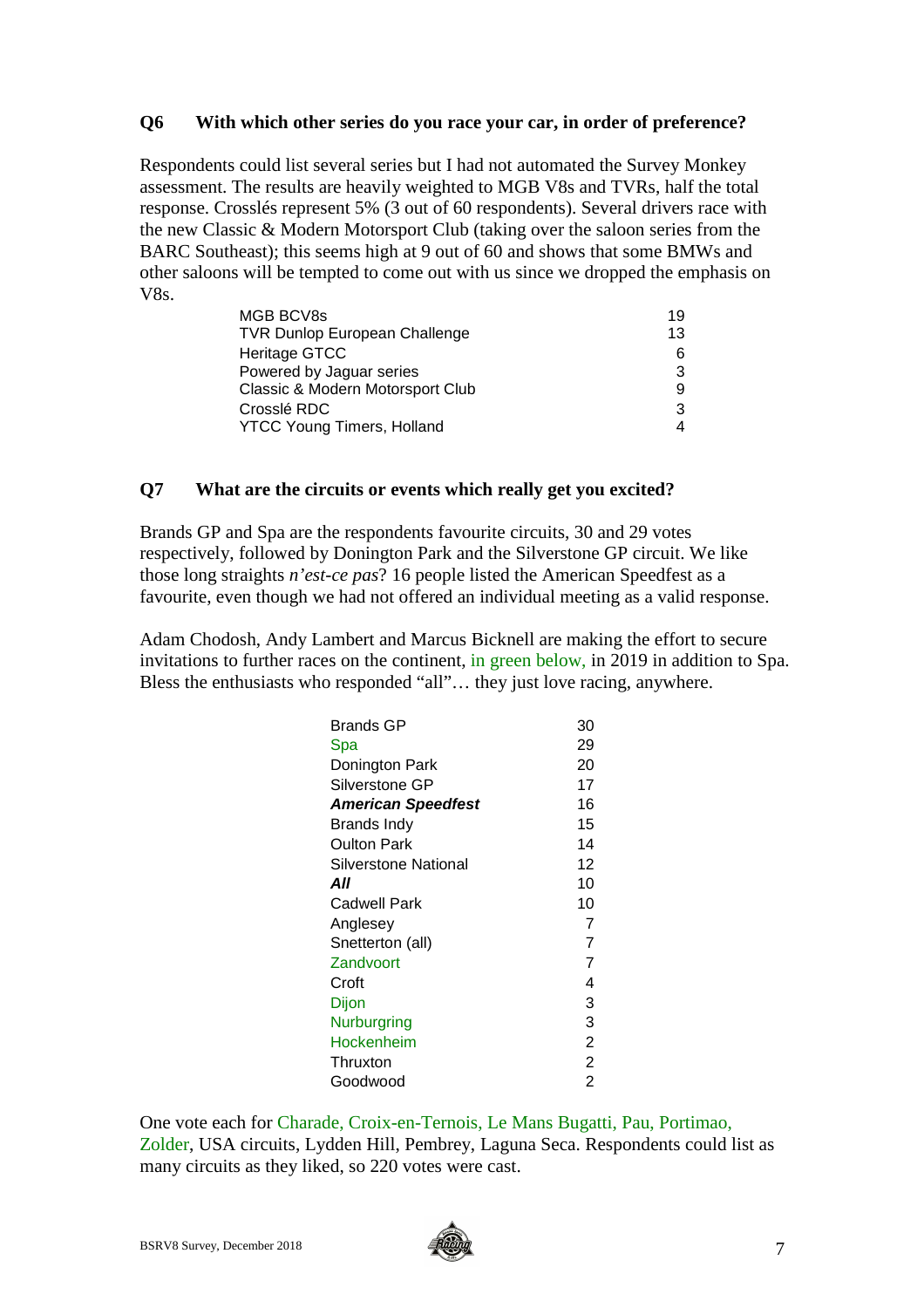# **Q8 What would encourage you to come out and race with Bernie's Sports Racing & V8s? Rank them in order of importance to you, 1 being the most important. If it's not an issue, leave it empty.**

The Survey Monkey calculations, taking all the respondents' answers down the ranking into account, show "More enforcement of driving standards" and "Attract the right cars" out in front at about 60% with the other issues between 30 and 50%. If however we look at the issues which respondents name as their number one priority, then "More enforcement of driving standards" is the top issue for 18 drivers and a priority between 2 and 6 for 15 other drivers. Only 49 respondents chose to answer this question, so that's 70% of drivers who think it's an issue. Your club organisers will keep the pressure on organising club (usually the 750MC) and clerks of the course to apply the penalties in the blue book.



"Attract the right cars" drops on this method from equal top to  $4<sup>th</sup>$  with just 4 voices saying it's the most important, same as "less diversity in type of car". 7 respondents said "less speed differential" is their most important issue. These three are related and we continue to make the effort to increase the numbers on the grid from the core of the formula.

| Respondent's number 1 priority:                           |    |
|-----------------------------------------------------------|----|
| More enforcement of driving standards                     | 18 |
| More events on the calendar                               | 9  |
| Less speed differential                                   |    |
| Attract the right cars (tell us separately which, please) | 4  |
| Less diversity in type of car                             | 4  |
| Other (please let us know by email separately)            | 3  |
| Seek MSA championship status                              |    |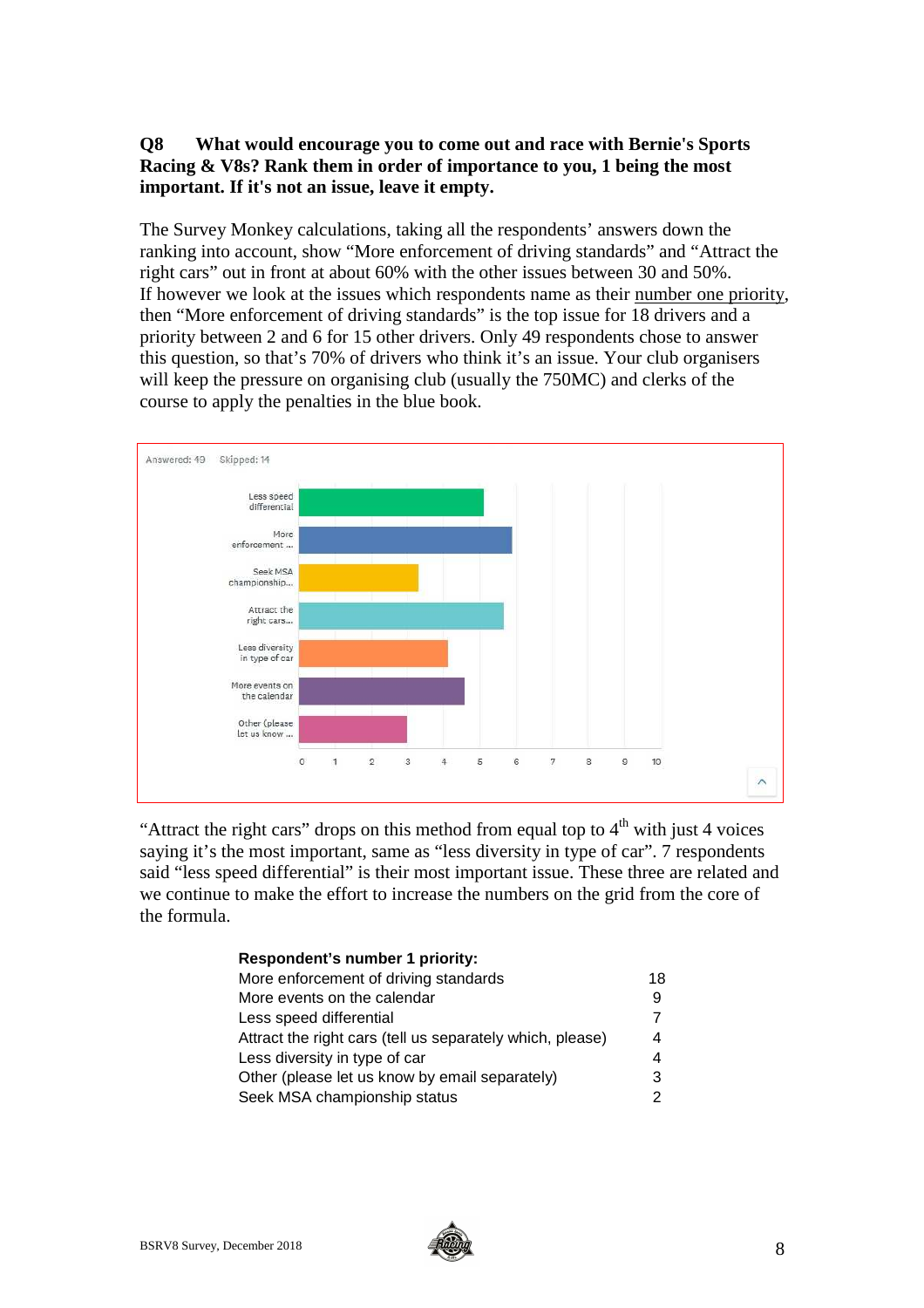#### **Q9 What format racing, race lengths, how many days in a meeting, how many meetings a year? Rank them from 1 to 7, 1 being the most important to you and 7 the least important.**

The Survey Monkey default method shows flat results, i.e. many of the answers have about the same number of votes. An equal number of respondents voted for a) Sprint races, 15 or 20 minutes, b) Half hour or forty minute races, one or two drivers, obligatory pit stop, or c) Mix of sprint and pit-stop races across the year. Even split.

Nearly twice as many respondents like qualifying and two races on one day (as against over two days). For the number of meetings in the year, the answers point to 8 meetings as being preferred by the most. That 73% in favour of themed events is an accolade for the American Speedfest and echoes the high number of people who said the American Speedfest is their favourite circuit, question 7 above.



When we look at the issues here which respondents marked as their most important issue, there are some differences in the results. See next page.